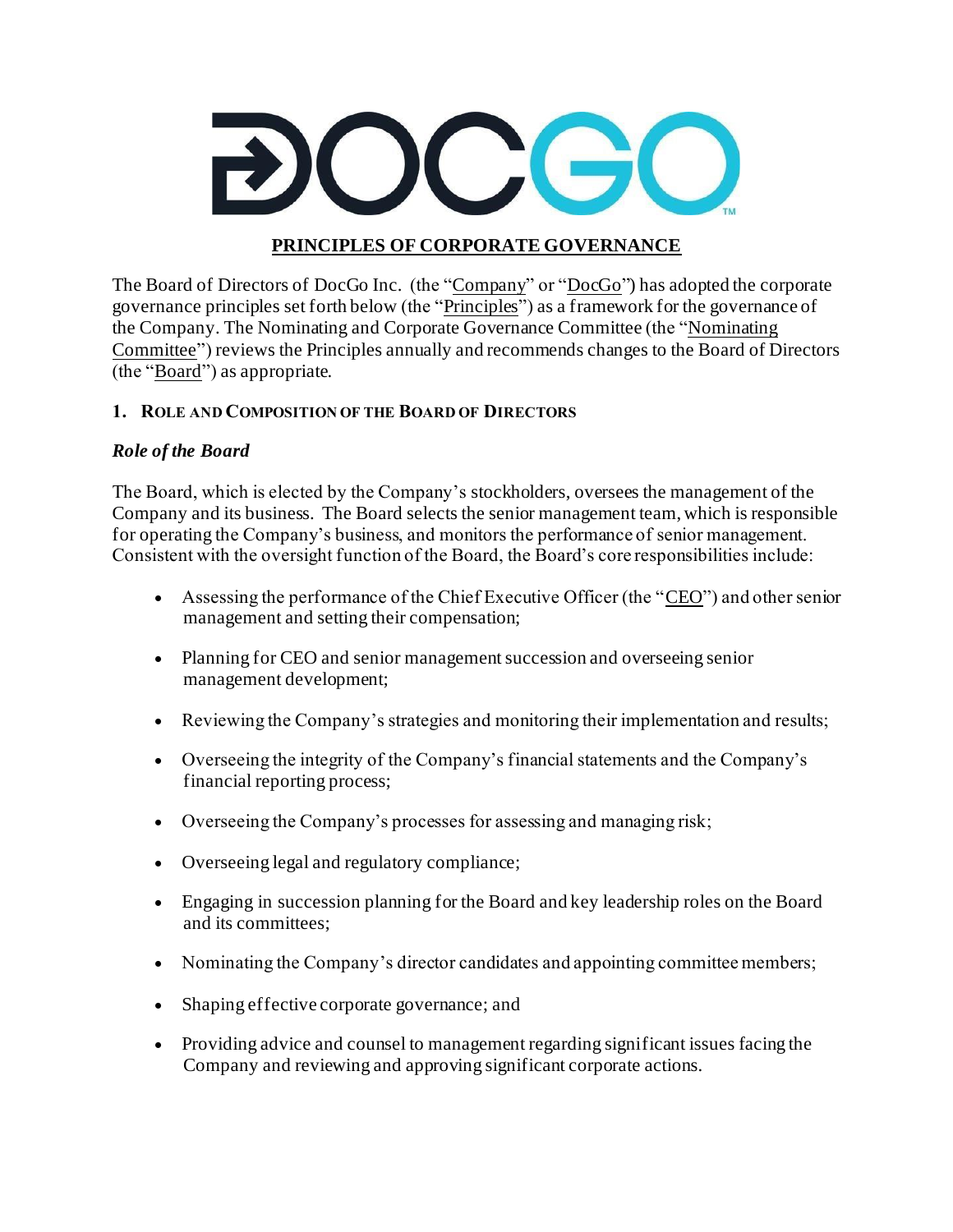### *Size, Composition and Membership Criteria*

The Board determines the appropriate size of the Board from time to time. A substantial majority of the Board is made up of independent directors. An "independent" director is a director who meets the Nasdaq Stock Market definition of independence, as determined by the Board. The Board makes an affirmative determination regarding the independence of each director annually, based upon the recommendation of the Nominating Committee.

The Nominating Committee considers and makes recommendations to the Board regarding the size, structure, composition and functioning of the Board. In addition, the Nominating Committee is responsible for establishing and overseeing processes and procedures for the selection and nomination of directors, and for developing and recommending Board membership criteria to the Board for approval and periodically reviewing these criteria. The Board's criteria include leadership experience, financial expertise and industry knowledge. The Committee evaluates the composition of the Board annually to assess the skills and experience that are currently represented on the Board as a whole, and in individual directors, as well as the skills and experience that the Board may find valuable in the future. The Board and the Nominating Committee actively seek to achieve a diversity of occupational and personal backgrounds on the Board, including diversity with respect to demographics such as gender, race, ethnic and national background, geography, age and sexual orientation.

The Nominating Committee reviews the qualifications of director candidates and incumbent directors in light of criteria approved by the Board and recommends the Company's candidates to the Board for election by the Company's stockholders at the annual meeting. The Committee also considers director candidates recommended by Company stockholders in accordance with the procedures set forth in the proxy statement.

# *Board Leadership*

The Board annually reviews its leadership structure to evaluate whether the structure remains appropriate for the Company. At any time when the Chairman of the Board is not independent or there is not a Chairman of the Board, the independent directors of the Board may designate an independent director to serve as lead independent director.

The lead independent director's responsibilities may include: (a) presiding at meetings of the Board at which the Chairman of the Board is not present, including executive sessions of the independent directors; (b) approving information sent to the Board; (c) approving the agenda and schedule for Board meetings to provide that there is sufficient time for discussion of all agenda items; (d) serving as liaison between the Chairman of the Board and the independent directors; and (e) being available for consultation and communication with major stockholders upon request. The lead independent director also has the authority to call executive sessions of the independent directors.

### *Change in Principal Occupation*

When a director's principal occupation or business association changes substantially during the director's tenure on the Board, the director must submit an offer to resign for consideration by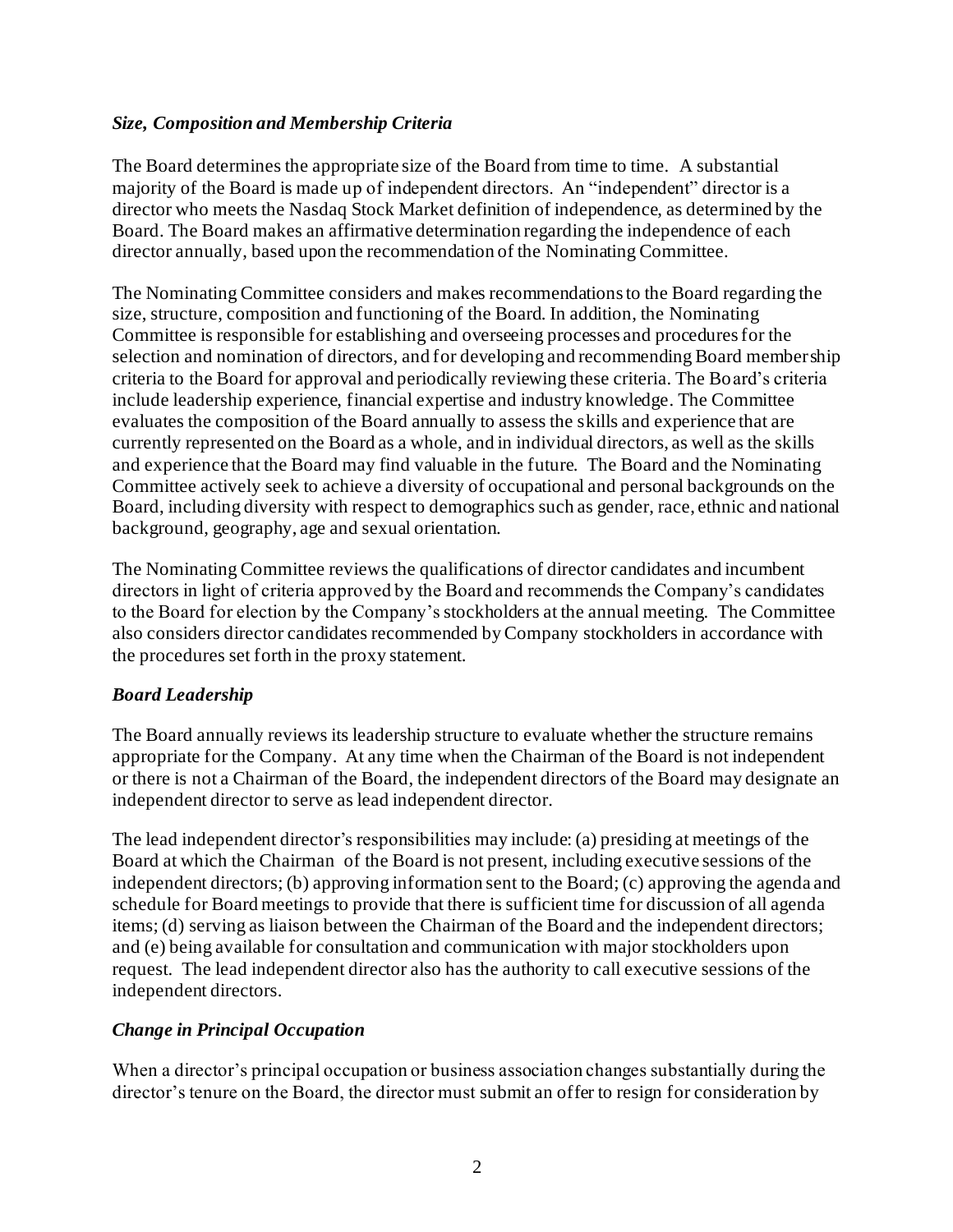the Nominating Committee. The Nominating Committee recommends to the Board the action, if any, to be taken with respect to the offer to resign.

#### *Service on Other Boards*

Directors are encouraged to limit the number of other boards on which they serve so as not to interfere with their service as a director of the Company. Ordinarily, directors may not serve on the boards of more than five public companies, including the Company's Board. Directors who are chief executive officers of public companies may not serve on the boards of more than two other public companies, in addition to the Company's Board. In addition, directors should advise the chairperson of the Nominating Committee in advance of accepting an invitation to serve on the board of another for-profit organization. Members of the Audit and Compliance Committee may not serve on the audit committees of more than two other public companies.

#### *Annual Election of Directors*

The Board is divided into three classes, approximately equal in number, with staggered terms of three years each so that the term of one class expires at each annual meeting of stockholders. Thus, directors typically stand for reelection every three years.

### **2. BOARD FUNCTIONS**

#### *Agendas*

The Chairman of the Board establishes the agenda for each Board meeting. Agenda items that fall within the scope of responsibilities of a Board committee are reviewed with the chairperson of that committee. Directors are encouraged to suggest the inclusion of items on the agenda. Directors are also free to raise subjects at a Board meeting that are not on the agenda for that meeting.

### *Distribution and Review of Board Materials*

Board materials related to agenda items are provided to directors sufficiently in advance of Board meetings to allow directors to review and prepare for discussion of the items at the meeting. In some cases, due to timing or the sensitive nature of an issue, materials are presented only at the Board meeting.

### *Meetings*

The Board holds regularly scheduled meetings throughout the year and holds additional meetings as necessary to carry out its responsibilities. Directors are expected to attend Board meetings and meetings of the Board committees on which they serve.

#### *Executive Sessions*

The independent directors generally meet in executive session without management present at every regular Board meeting.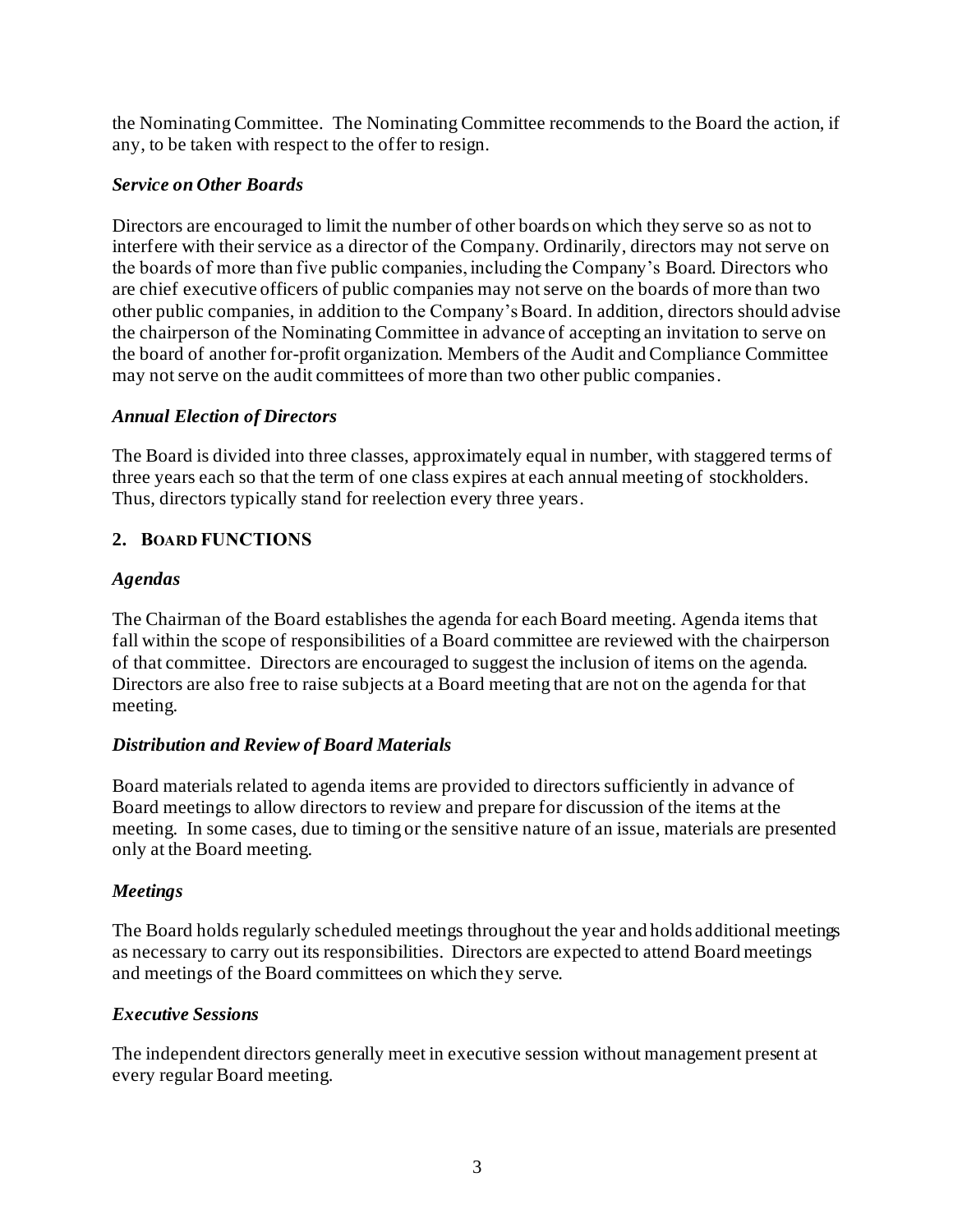### *Strategic Planning*

The Board reviews the Company's long-term strategic plan at least annually and monitors implementation of the strategic plan throughout the year.

# *Confidentiality*

Directors must protect and hold confidential all non-public information that comes to them, from whatever source, in their capacity as a director of the Company, unless disclosure is authorized or required by law. Proceedings and deliberations of the Board and its committees are confidential.

### *Attendance at Annual Meeting of Stockholders*

Directors are expected to attend the annual meeting of stockholders absent unusual circumstances.

### **3. STRUCTURE AND FUNCTIONING OF COMMITTEES**

### *Number, Structure and Independence of Committees*

The Board has three standing committees: Audit and Compliance, Nominating and Compensation. The Audit and Compliance, Nominating and Compensation Committees will consist solely of independent directors, subject to applicable Nasdaq transition rules for newly public companies. In addition, directors who serve on the Audit and Compliance Committee and the Compensation Committee will be required to meet additional, heightened independence criteria applicable to directors serving on these committees under Nasdaq Stock Market listing standards. The Board may also establish and maintain other committees from time to time as it deems necessary and appropriate.

### *Assignment of Committee Members*

The Nominating Committee considers and makes recommendations to the Board regarding committee size, structure, composition and functioning. Committee members and chairpersons are recommended to the Board by the Nominating Committee and appointed by the full Board.

### *Responsibilities*

Each standing committee operates under a written charter that sets forth the purposes and responsibilities of the committee as well as qualifications for committee membership. Each standing committee assesses the adequacy of its charter annually and recommends changes to the Board as appropriate. All committees report regularly to the full Board with respect to their activities.

### *Meetings and Agendas*

The chairperson of each committee determines the frequency, length and agenda of the committee's meetings. Materials related to agenda items are provided to committee members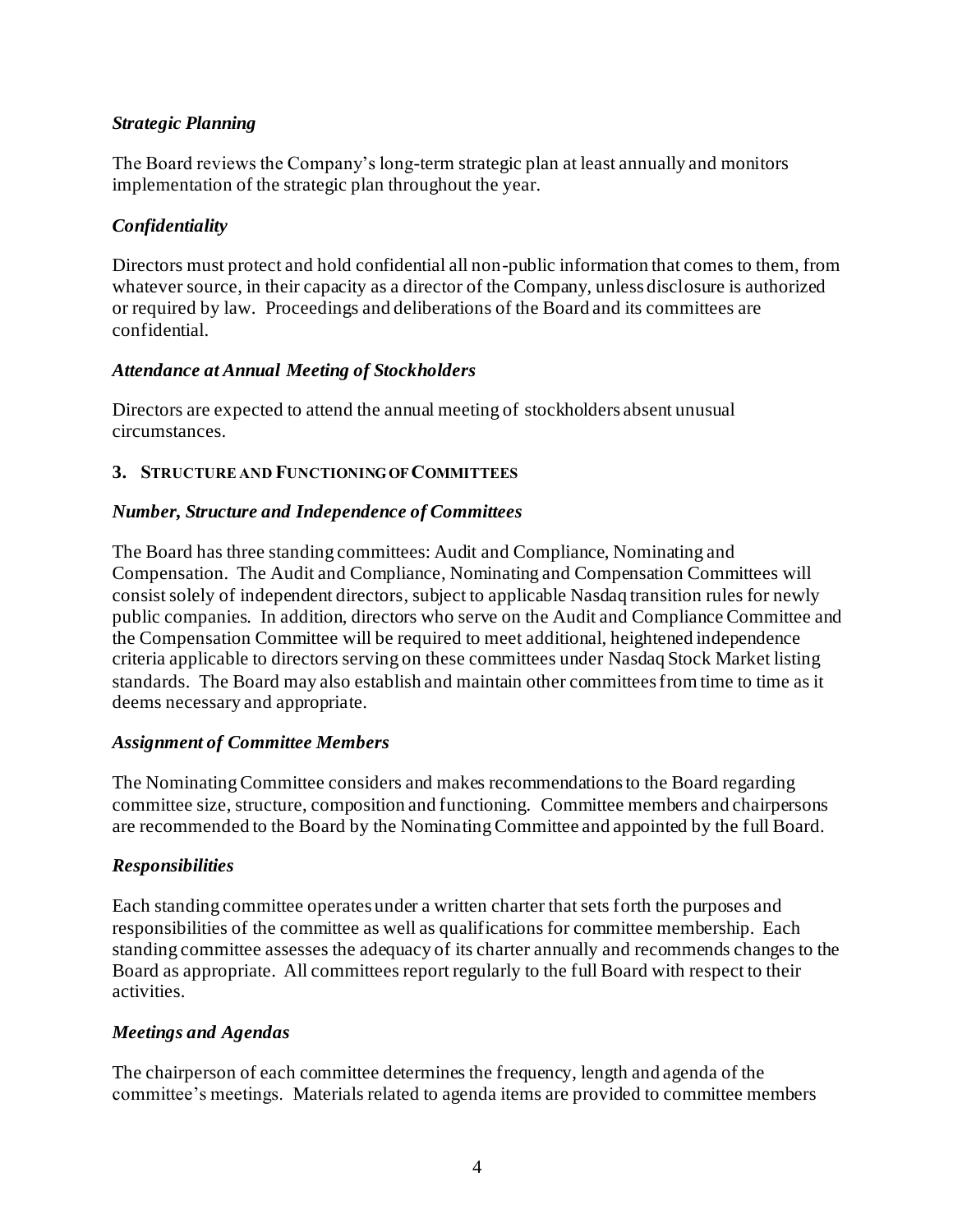sufficiently in advance of meetings where necessary to allow the members to review and prepare for discussion of the items at the meeting. In some cases, due to timing or the sensitive nature of an issue, materials are presented only at the committee meeting.

### **4. DIRECTOR ACCESS TO MANAGEMENT AND ADVISERS**

At the invitation of the Board, members of senior management may attend Board meetings or portions of meetings for the purpose of presenting matters to the Board and participating in discussions. Directors also have full access to other members of management, subject to reasonable efforts to avoid disruption to the Company's business and operations.

The Board has the authority to retain such outside counsel, experts and other advisers as it determines appropriate to assist it in the performance of its functions. Each of the Audit and Compliance, Nominating and Compensation Committees has similar authority to retain outside advisers as it determines appropriate to assist it in the performance of its functions.

# **5. DIRECTOR COMPENSATION**

The Compensation Committee periodically reviews the compensation of directors. Director compensation is set by the Board based upon the recommendation of the Compensation Committee. Management directors do not receive compensation for service on the Board.

# **6. SUCCESSION PLANNING**

The Compensation Committee is responsible for oversight of succession planning for certain senior management positions. At least annually the Corporate Governance Committee reviews with the Board succession planning and management development, including recommendations and evaluations of potential successors to fill the CEO and other senior management positions. The succession planning process includes consideration of both ordinary course succession, in the event of planned promotions and retirements, and planning for situations where the CEO or another member of senior management unexpectedly become unable to perform the duties of their positions.

# **7. FORMAL EVALUATION OF THE CEO**

The Compensation Committee is responsible for setting annual and long-term performance goals for the CEO, evaluating the CEO's performance against those goals, and setting the CEO's compensation. Both the goals and the evaluation are submitted for consideration by the directors meeting in executive session without the CEO present. The results of the evaluation are shared with the CEO and used by the Compensation Committee in setting the CEO's compensation.

### **8. DIRECTOR ORIENTATION AND CONTINUING EDUCATION**

The Company has an orientation process for Board members that is designed to familiarize new directors with various aspects of the Company's business, including the Company's strategy, operations, finances, risk management processes, compliance program and governance practices.